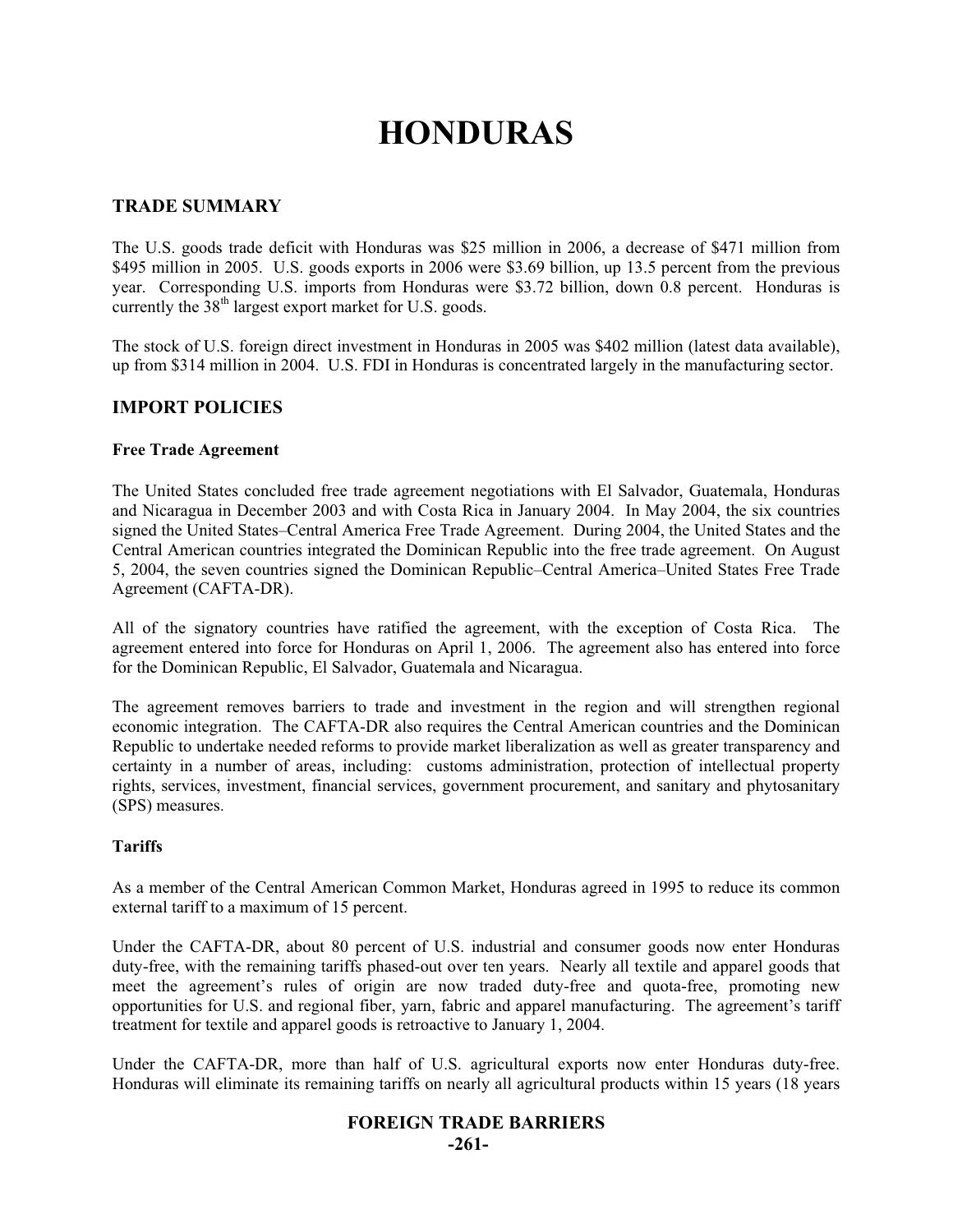for rice and chicken leg quarters and 20 years for dairy products). For the most sensitive products, tariffrate Quotas (TRQs) will permit some immediate duty-free access for specified quantities during the tariff phase-out period, with the duty-free amount expanding during that period. Honduras will liberalize trade in white corn through expansion of a TRQ, rather than by tariff reductions.

The agreement also requires transparency and efficiency in administering customs procedures, including the CAFTA-DR rules of origin. Under the CAFTA-DR, Honduras committed to ensure greater procedural certainty and fairness in the administration of these procedures, and all CAFTA-DR countries agreed to share information to combat illegal trans-shipment of goods. In the early months of the CAFTA-DR, a small number of U.S. exporters experienced delays in their product clearing Honduran customs, due to confusion over classification procedures.

Honduras implemented the WTO Customs Valuation Agreement in February 2000.

# **STANDARDS, TESTING, LABELING, AND CERTIFICATION**

Food imports into Honduras could grow significantly with a more transparent and efficient process of granting sanitary permits. The Honduran government requires that sanitary permits be obtained from the Ministry of Health for all imported foodstuffs and that all processed food products be labeled in Spanish and registered with the Division of Food Control of the Ministry of Health. While the Ministry of Health (under the previous Maduro administration) agreed to expedite this surveillance process by focusing most closely on products considered to be a high risk for sanitary concerns (such as raw meat) and simplifying the procedures for low risk products, concerns remain that the regulations are not being strictly enforced for Honduran competitors. Importers of U.S. products note difficulty in obtaining permits for new product lines. The Honduran government has also cited SPS concerns in periodically denying applications for the importation of pork, poultry and dairy products. Lack of clear guidelines regarding the exact cooking temperatures to determine the difference between "cooked" and "raw" chicken continue to pose challenges for U.S. importers. The U.S. Department of Agriculture and the U.S. Poultry and Egg Export Council have been working with the Honduran government to determine the exact regulations and documentation for raw chicken imports.

From 2002 to mid-year 2006, Honduras imposed a ban on poultry products from a number of U.S. states, due to concerns over low-pathogenic avian influenza. The ban was eliminated in June 2006.

When the United States and Central America launched the free trade agreement negotiations, they initiated an active working group dialogue on sanitary and phytosanitary (SPS) barriers to agricultural trade that met alongside the negotiations to facilitate market access. The objective was to use the impetus of active trade negotiations to seek changes to the Central American countries' SPS regimes. Through the work of this group, Honduras committed to resolving specific measures affecting U.S. exports to Honduras. In addition, under the CAFTA-DR, Honduras agreed to recognize the equivalence of the U.S. food safety and inspection system for meat and poultry, thus eliminating the need for plant-by-plant inspection.

The five Central American countries, including Honduras, are in the process of developing common standards for the importation of several products, including distilled spirits, which should facilitate trade.

# **GOVERNMENT PROCUREMENT**

Honduras is not a signatory to the World Trade Organization (WTO) Agreement on Government Procurement. Under the Government Contracting Law, which entered into force in October 2001, all

#### **FOREIGN TRADE BARRIERS**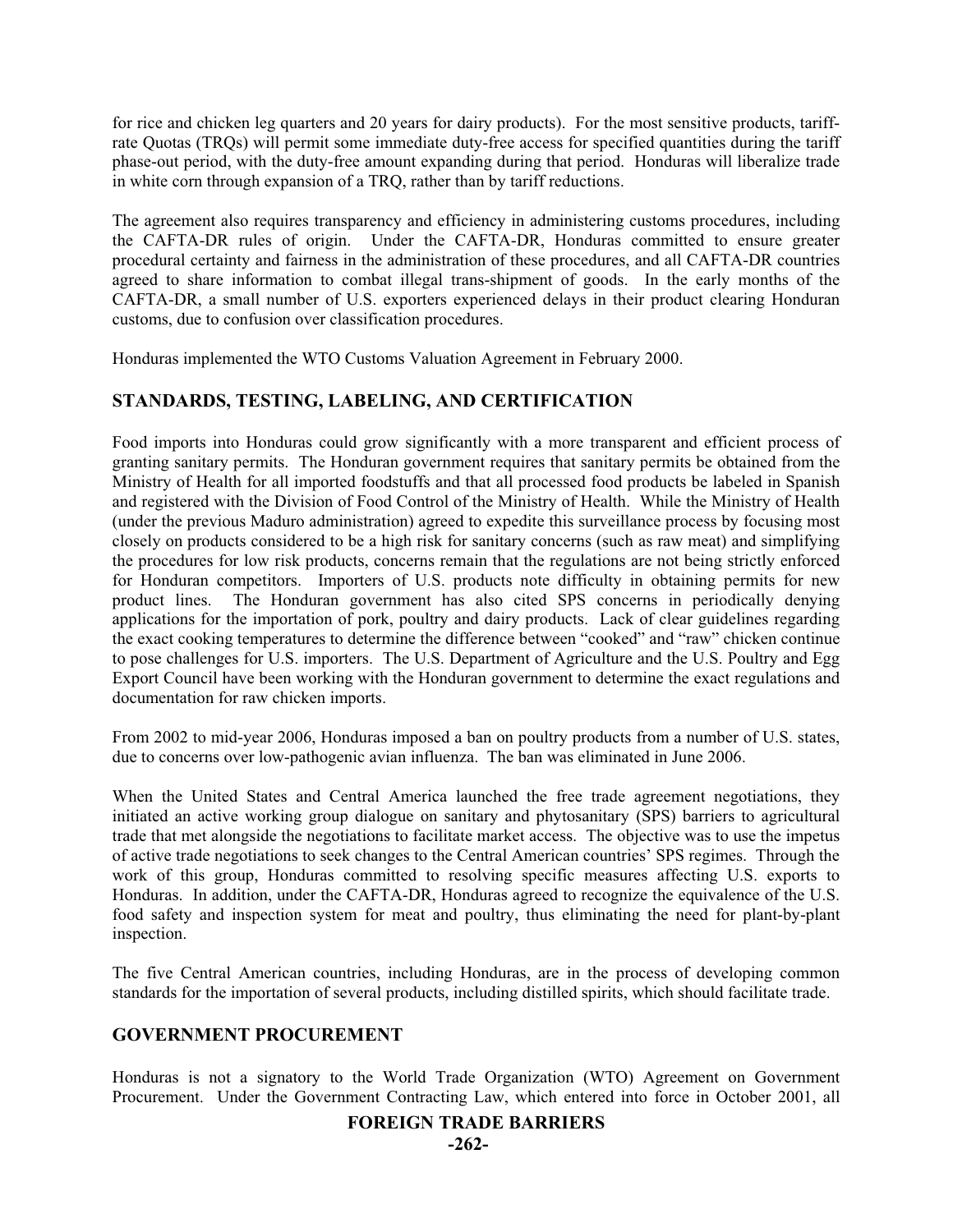public works contracts over one million lempiras (approximately \$53,000 as of November 2006) must be offered through public competitive bidding. Public contracts between 500,000 and one million lempiras (\$25,000 and \$50,000) can be offered through a private bid, and contracts less than 500,000 lempiras (\$25,000) are exempt from the bidding process.

The CAFTA-DR requires the use of fair and transparent procurement procedures, including advance notice of purchases and timely and effective bid review procedures, for procurement covered by the agreement. Under the CAFTA-DR, U.S. suppliers will be permitted to bid on procurements covered by the agreement of most Honduran government entities, including most key ministries, on the same basis as Honduran suppliers. The anti-corruption provisions in the CAFTA-DR require each government to ensure under its domestic law that bribery in matters affecting trade and investment, including government procurement, is treated as a criminal offense, or is subject to comparable penalties. The CAFTA-DR eliminated a Honduran requirement that foreign firms act through a local agent that was at least 51 percent Honduran-owned.

# **EXPORT SUBSIDIES**

Honduras does not have export promotion schemes other than the tax exemptions given to firms in free trade zones.

Under the CAFTA-DR, Honduras may not adopt new duty waivers or expand existing duty waivers conditioned on the fulfillment of a performance requirement (e.g., the exportation of a given level or percentage of goods). Honduras may maintain existing duty waiver measures for such time as it is an Annex VII country for the purposes of the WTO Agreement on Subsidies and Countervailing Measures (SCM). Thereafter, Honduras shall maintain any such measures in accordance with Article 27.4 of the SCM Agreement.

# **INTELLECTUAL PROPERTY RIGHTS (IPR) PROTECTION**

In early 2006, Honduras strengthened its legal framework for the protection of intellectual property rights (IPR) with the passage of new laws in preparation for the entry into force of the CAFTA-DR. CAFTA-DR provides for improved standards for the protection and enforcement of a broad range of intellectual property rights, which are consistent with U.S. standards of protection and enforcement and with emerging international standards. Such improvements include state-of-the-art protections for digital products such as U.S. software, music, text and videos; stronger protection for U.S. patents, trademarks and test data, including an electronic system for the registration and maintenance of trademarks; and further deterrence of piracy and counterfeiting .

During 2006, Honduran government prosecutors engaged in a series of raids against producers and vendors of pirated goods. This renewed emphasis on enforcement marks a notably positive shift towards greater anti-piracy efforts.

#### **SERVICES BARRIERS**

Under the CAFTA-DR, Honduras allows substantial market access in services across their entire services regime, subject to very few exceptions. The right to provide professional services may be granted on a reciprocal basis depending on the requirements in individual U.S. states. In addition, U.S. financial service suppliers have full rights to establish subsidiaries, joint ventures or branches for banks and insurance companies. There is a phase-in for branching in insurance. Honduras allows U.S.-based firms to offer cross-border services in areas such as financial information and data processing, and financial

#### **FOREIGN TRADE BARRIERS**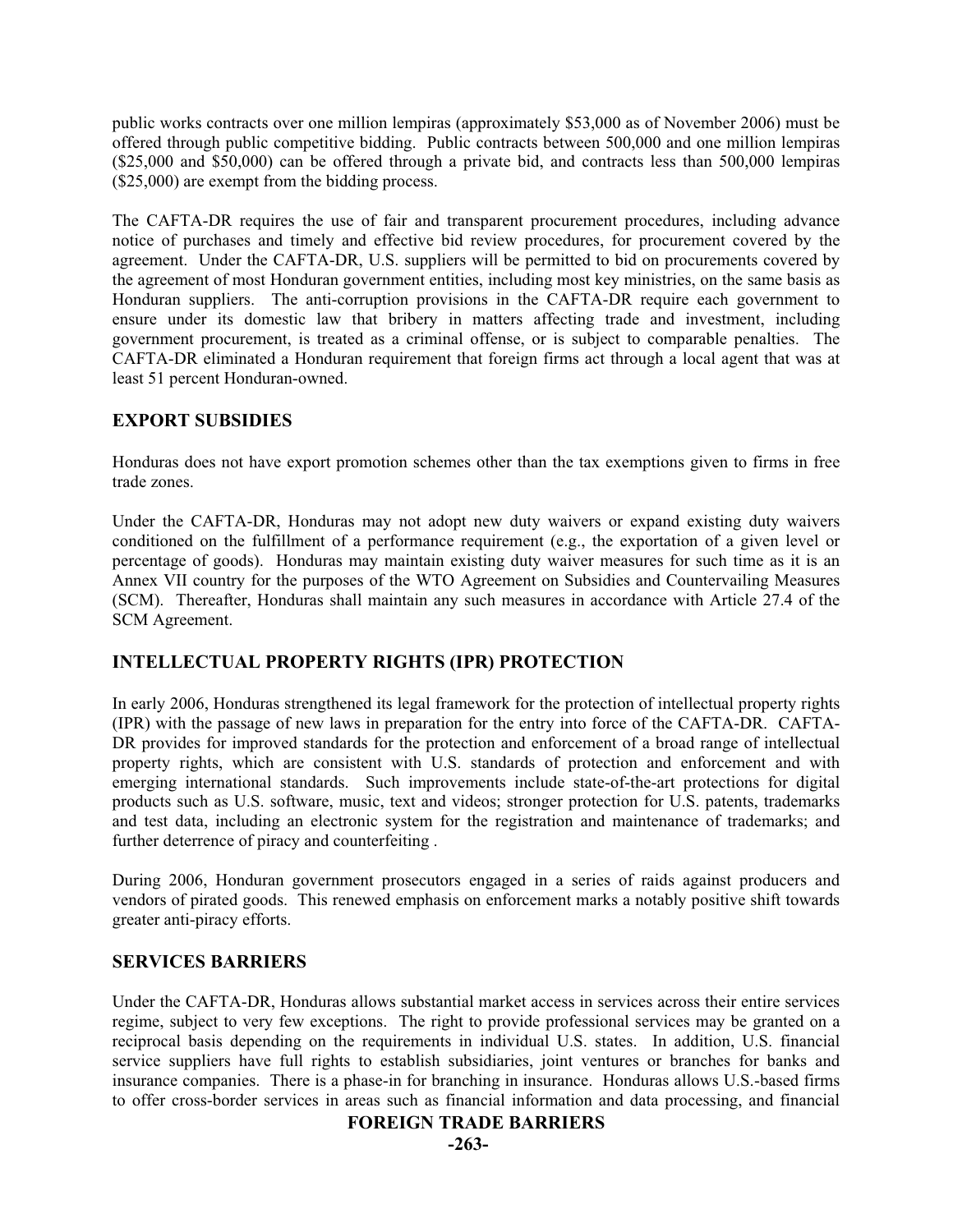advisory services. Portfolio managers in the United States will be able to provide portfolio management services to both mutual funds and pension funds in Honduras.

In 2006, two major U.S. financial services firms each acquired Central American regional banks, including their Honduran portfolios, primarily credit card customers. However, a proposed Honduran law setting credit card rates and banning late fees has raised serious concerns for at least one of these regional banks.

Until December 2005, the government-owned telephone company Hondutel maintained monopoly rights over all fixed-line telephony services. In 2003, the government began to allow foreign investors to participate in fixed-line telephony services as "sub-operators" in partnership with Hondutel. At present, approximately 40 firms have entered into "sub-operator" contracts with Hondutel.

### **INVESTMENT BARRIERS**

The CAFTA-DR establishes a more secure and predictable legal framework for U.S. investors operating in Honduras. Under the CAFTA-DR, all forms of investment are protected, including enterprises, debt, concessions, contract and intellectual property. U.S. investors enjoy, in almost all circumstances, the right to establish, acquire and operate investments in Honduras on an equal footing with local investors. Among the rights afforded to U.S. investors are due process protections and the right to receive a fair market value for property in the event of an expropriation. Investor rights are protected under the CAFTA-DR by an effective, impartial procedure for dispute settlement that is fully transparent and open to the public. Submissions to dispute panels and dispute panel hearings will be open to the public, and interested parties will have the opportunity to submit their views. Under the CAFTA-DR, the existing United States-Honduras Bilateral Investment Treaty will be suspended after a period of 10 years. Investors will continue to have important investment rights and protections under the investment provisions of the CAFTA-DR.

In 2006, the Honduran government announced that it would develop a bidding system to select importers of petroleum products into Honduras. This has caused great concern among the private sector as it could disenfranchise existing importers and call into question existing contracts. The U.S. Government continues to work through these issues with Honduras. Currently, the Honduran government must approve any foreign investment in sectors including telecommunications, basic health, air transport, private education, and most sectors related to natural resources and farming. Foreign ownership of land within 40 km of the coastlines and national boundaries is constitutionally prohibited, although tourism investment laws allow for certain exceptions. Inadequate land title procedures, including overlapping claims and a weak judiciary, have led to numerous investment disputes involving U.S. nationals who are landowners.

# **ELECTRONIC COMMERCE**

The CAFTA-DR includes provisions on electronic commerce that reflect its importance to global trade. Under the CAFTA-DR, Honduras has committed to provide non-discriminatory treatment of digital products, not to impose customs duties on digital products transmitted electronically, and to work together with the United States in policy areas related to electronic commerce.

Honduras currently has no domestic legislation concerning electronic commerce, as the sector is still not developed in the Honduran market. The Electronic Commerce System Directorate, a joint project of the Chamber of Commerce and Industry of Tegucigalpa, the Chamber of Commerce and Industry of Cortés

#### **FOREIGN TRADE BARRIERS -264-**